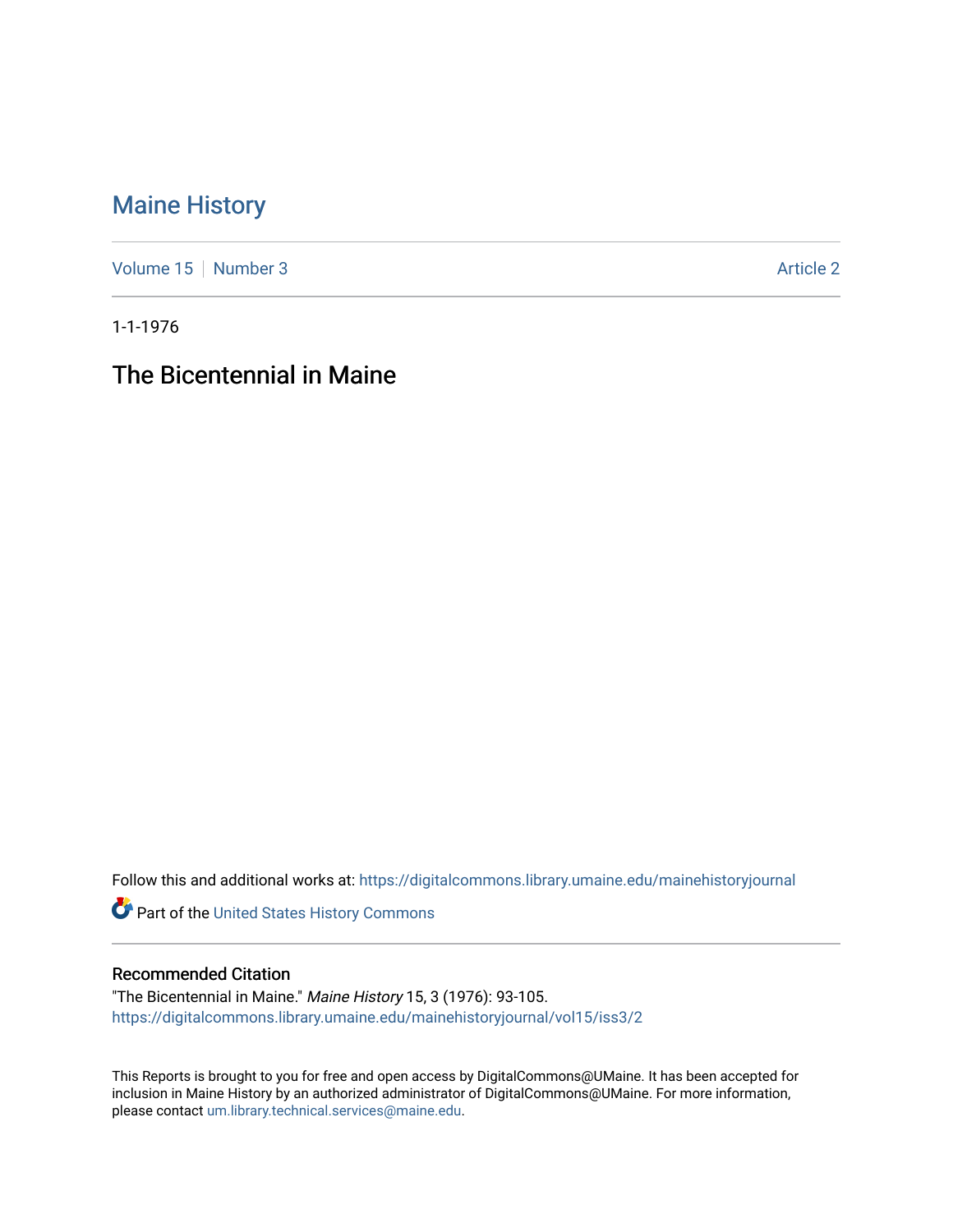# *Maine Historical Society Quarterly*

Volume 15, Number three Winter, 1976

Published quarterly at 485 Congress Street Portland, Maine 04111

#### *THE BICENTENNIAL IN MAINE*

Get out your red white and blue party mints, the Bicentennial year is upon us! Already there is ample cause for indigestion — and the avalanch of commercially inspired trivia has only just begun. Nevertheless, through all of the static, genuinely interested citizens will be able to find a surprising number of worthwhile events and substantial publications honoring the nation's twohundredth birthday.

Caught in a caustic cross fire of public and journalistic denunciation, the original National American Revolution Bicentennial Commission got off to a bad start. After reorganizing as the National American Revolution Bicentennial Administration, national leadership has been much less visible and the emphasis has shifted dramatically to state leadership in carrying out programs for the Bicentennial year. In this effort, the federal government, through the NARBA provides matching funds for each state to encourage and assist bicentennial programs by communities and non-profit organizations. This shift has resulted in placing primary responsibility for celebrating America's Bicentennial at the grass roots level, which, in the opinion of many, is exactly where it should be.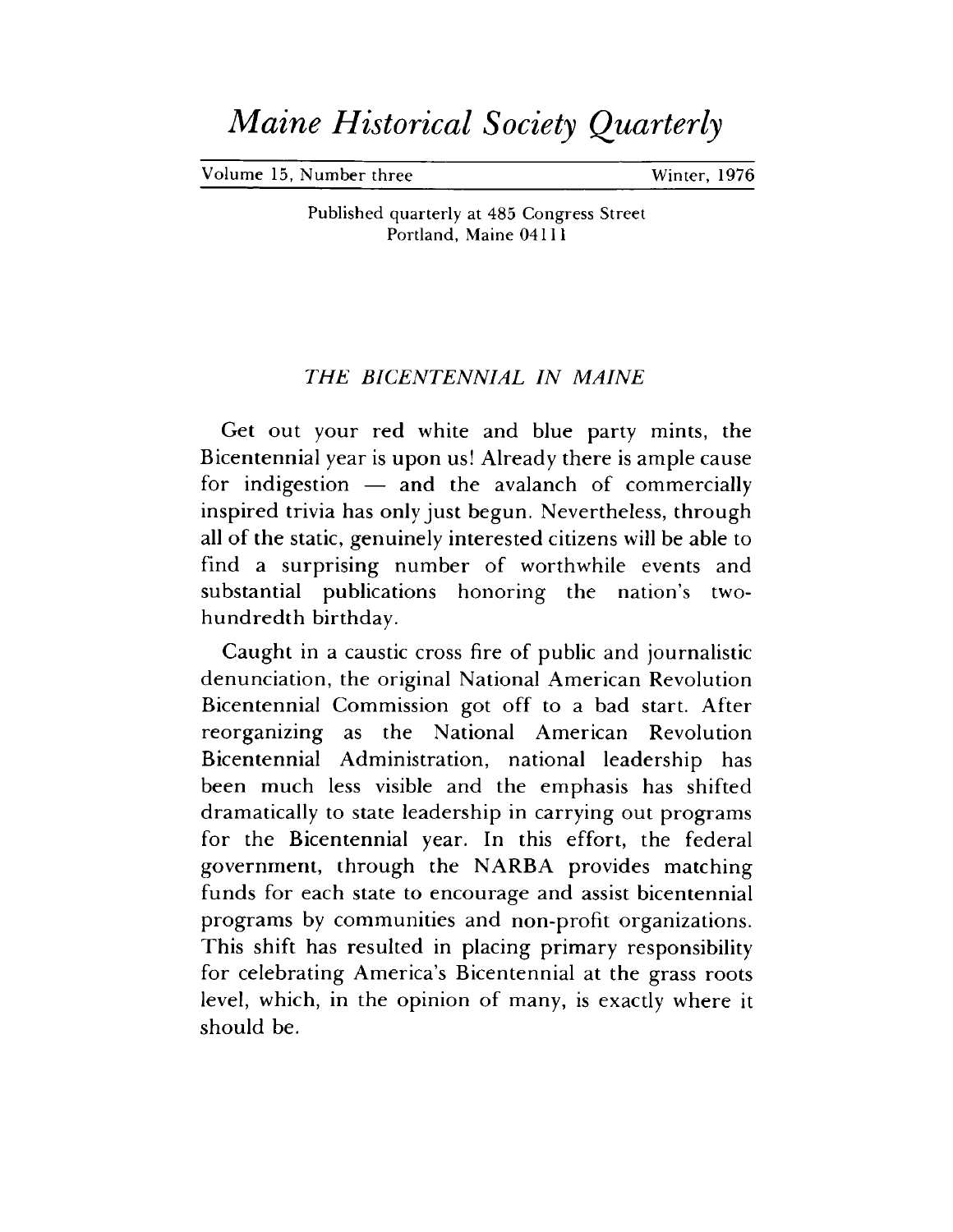The Maine State American Revolution Bicentennial Commission realized this from the start when it began its series of monthly meetings in the summer of 1972. There are over 150 historical societies in this state, led by the Maine League of Historical Societies and Museums, and many patriotic fraternal organizations. All of them could be depended upon to be working on something for the bicentennial. Also, there are the private educational institutions and public agencies, who could be counted upon to plan special bicentennial programs. Therefore, the Maine State Bicentennial Commission, under the leadership of their Chairman, Dr. Ronald F. Banks, immediately addressed themselves to the task of evaluating the many grant project requests to apportion federal grant money equitably throughout the State of Maine. And what a complex task this proved to be.

At the present time \$350,000 in federal grant money has been committed in matching grants to non-profit organizations and communities throughout the state. The Maine Commissioners were able to honor approximately fifty percent of the requests received — an impressive achievement indeed. These Commissioners, eighteen busy men and women from all walks of life, have never strived for intense publicity. Aided by a small and extremely talented staff, headed by Mrs. Donna Thibodeau Mundy, the Commissioners have quietly gone about their very difficult business. The quality of their combined judgement and the wisdom of their decisions will become apparent as the Bicentennial year unfolds in Maine.

It is not possible, nor is it appropriate to try to calendar all Bicentennial events and publications in Maine. However, we do wish to single out those programs in which the Maine Historical Society is involved, and some of the programs which hold promise of having the greatest statewide significance.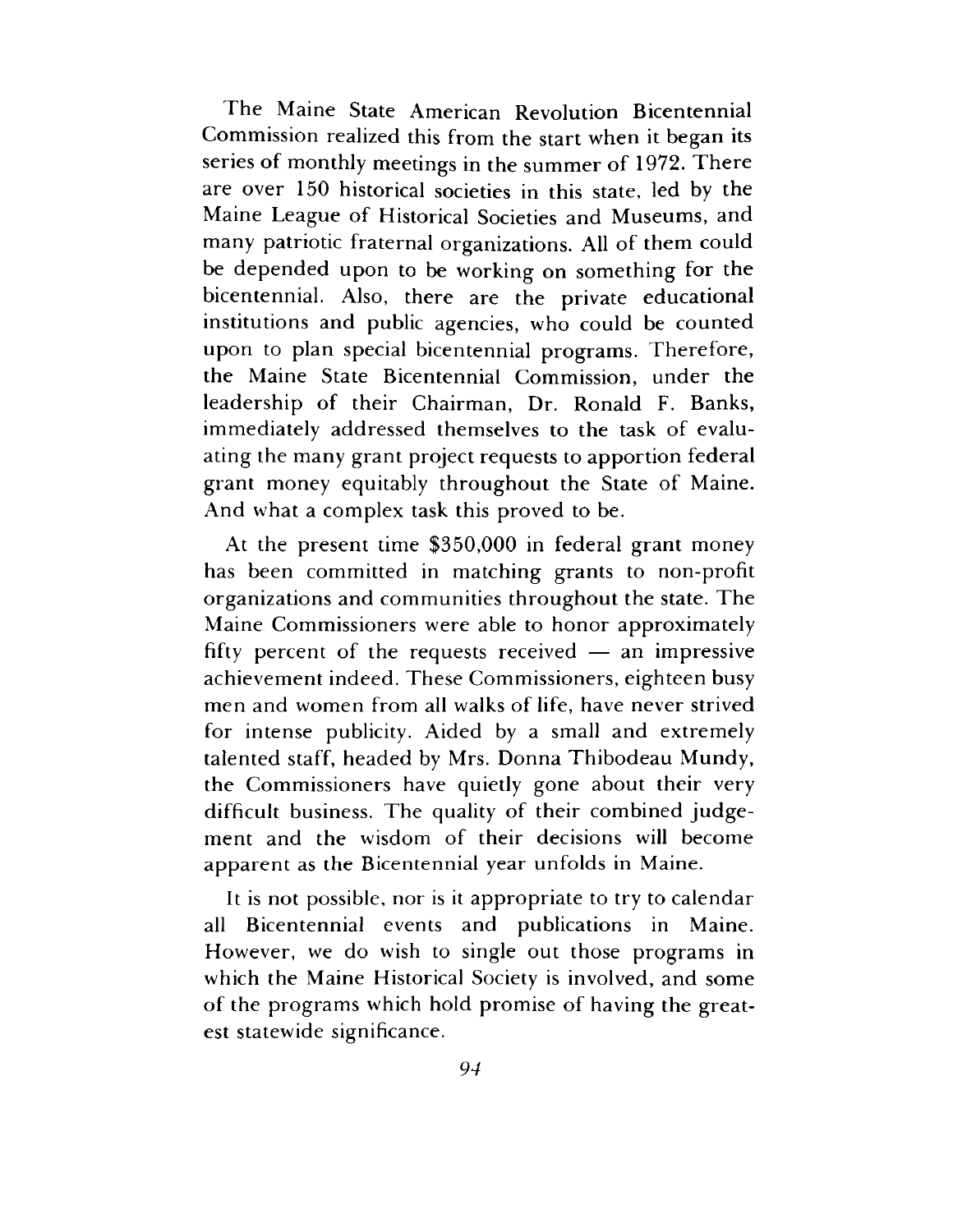#### *Bicentennial Events*

*June 27, 1976:* Mr. John Warner, Administrator of the National American Revolution Bicentennial Administration will be at Castine to present NARBA's Certificate of Endorsement of the Penobscot Expedition of 1779.

*July 4, 1976:* Members of the Maine Historical Society, the Maine State Bicentennial Commission, and the Portland Bicentennial Committee have been invited to a reception (2:00-5:00 p.m.) at the Society's Library for the official opening of the "Signers of the Declaration of Independence" documents exhibit. The exhibit will run for thirteen weeks beginning on July fourth.

*July-August, 1976:* What promises to be an especially interesting and important exhibit will be installed at the Maine State Museum, entitled: "76 Maine Artists: An Invitational Exhibition." Jointly sponsored and funded by the Maine State Bicentennial Commission and the Maine State Commission on the Arts and the Humanities, the show will feature the works of 76 prominent Maine artists.

*October 21, 22, 23, 1976:* Dr. Bernard Bailyn of Harvard University will be the principal speaker at a series of Maine Academic Historians symposiums. The public is cordially invited to all of these events. The symposiums are funded by the Maine State Bicentennial Commission and are sponsored by the Maine Academic Historians (representing the Colleges of Maine) and the Maine Historical Society. Dr. James S. Leamon, Associate Professor of History at Bates College, is Chairman of the MAH Committee for the series and will preside at all three meetings with panels of his colleagues drawn from each of the locations: Portland, Augusta, and Orono. All meetings will convene at 7:30 p.m. at auditoriums to be announced.

Professor Bernard Bailyn was on the top of everyone'<sup>s</sup>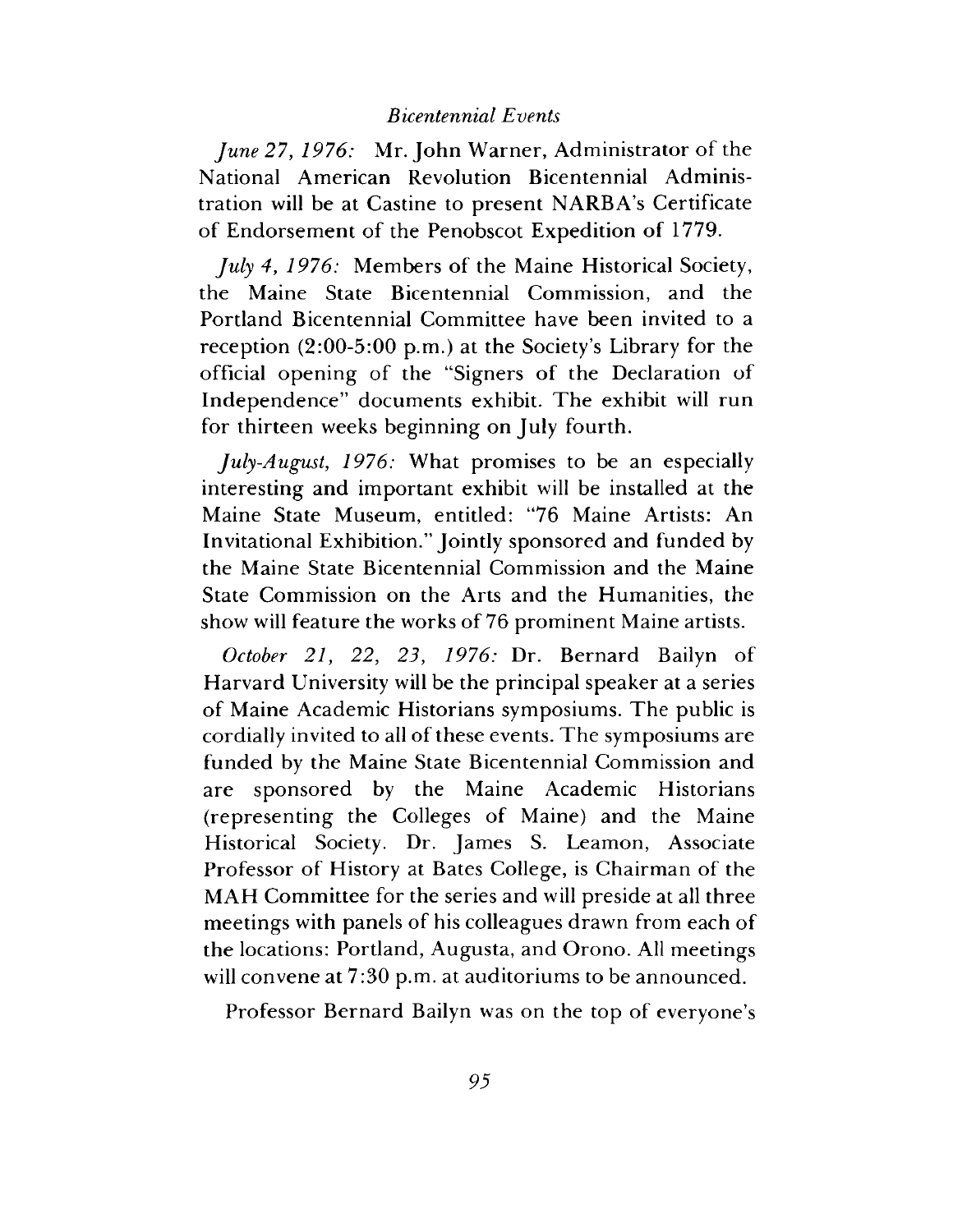list for principal speaker in 1976, and the Maine Academic Historians group was delighted that he was able to accept their invitation. One of the foremost authorities on the American Revolution, Dr. Bailyn has been Winthrop Professor of History at Harvard since 1966. He received both the Bancroft Award and Pulitzer Prize in 1968 for his book, *Ideological Origins of the American Revolution.* Last year, he again won the Pulitzer for his biography, *The Ordeal of Thomas Hutchinson.* In addition, Professor Bailyn has written: *New England Merchants in the 17th Century* (1955), edited the volume, *Pamphlets of the American Revolution* (Vol. I, 1965), *Education in the Forming of American Society* (1960), and *Origins of American Politics* (1968).

On October 21st at Portland Dr. Bailyn will speak on: "1776: A Year of Challenge — A World Transformed"; October 22nd at Augusta: "How Could Britain Lose?"; October 23rd at Orono: "The Impact of the Revolution on American Political Culture."

#### *Bicentennial Publications*

That Bicentennial publications are sprouting like mushrooms (including the instant "reprint" variety) will come as no surprise. Those treating the entire State of Maine, as opposed to a single locality however, are not that numerous.

Perhaps the most ambitious Bicentennial publications program in the field of local history is being conducted by the American Association for State and Local History. Through grants provided by the National Endowment for the Humanities, AASLH is publishing a fifty-one volume series of Bicentennial Histories covering every state plus the District of Columbia. The title for the series is: *The States and the Union.*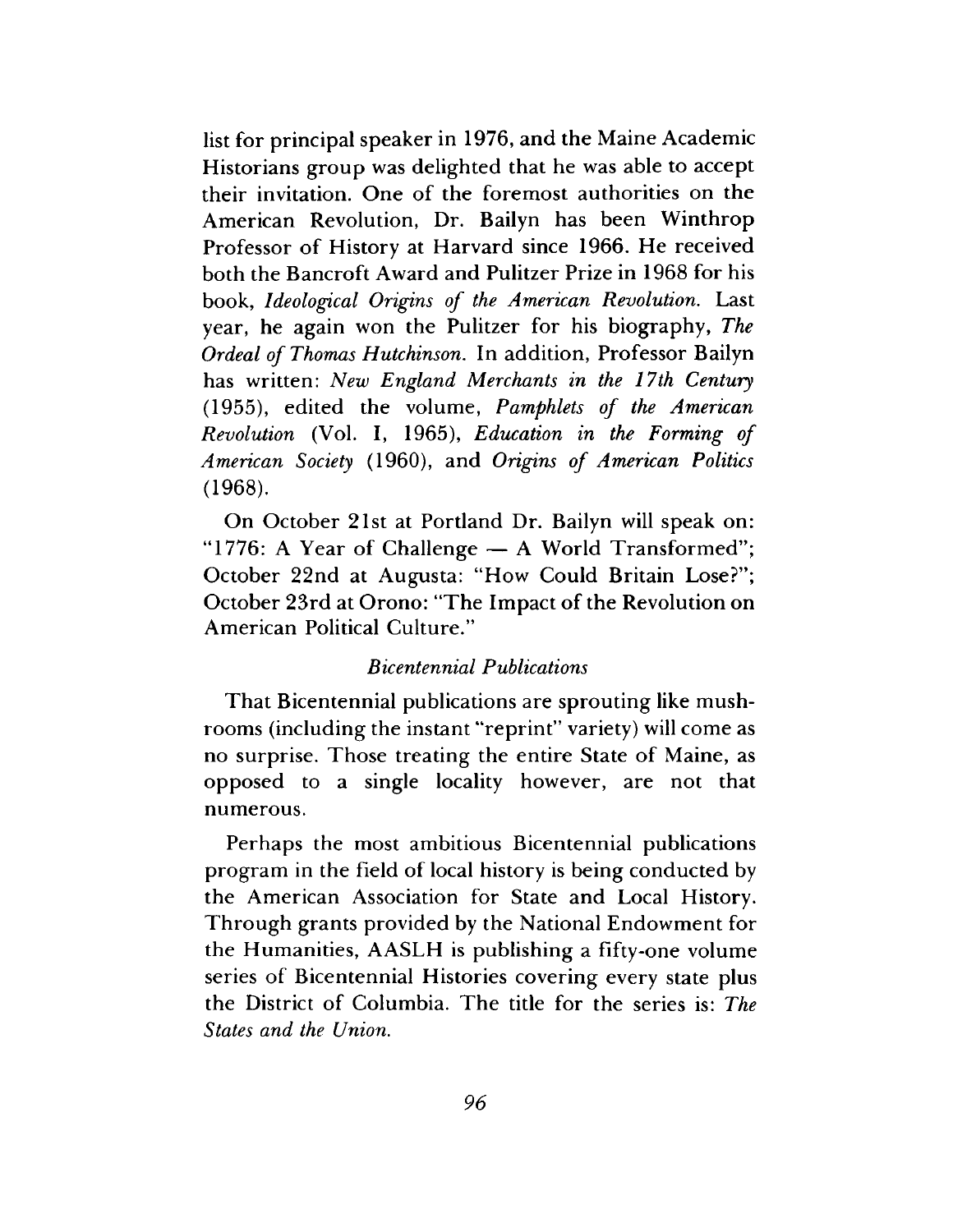Dr. Charles E. Clark, Professor of History, University of New Hampshire, was commissioned by AASLH to write the Maine volume. Dr. Clark has written *The Eastern Frontier: The Settlement Of Northern New England, 1610- 1763* (Alfred Knopf, 1970) and was compiler of *Maine During the Colonial Period* in Maine Historical Society's Bibliographical Guide series (1974).

The title of the volume for AASLH will be: *Maine: A Bicentennial History.* Professor Clark's book will not be a narrative history (an almost impossible task, since it will carry the story down to the present day) rather, it is described as: "an interpretive essay characterizing the peoples of Maine historically, and showing the relationship of their state's history, their particular experiences, their applications of democracy, and their values, to those of the nation as a whole." Publication date has not been announced.

Of more limited scope chronologically, but with statewide focus, the Maine State Bicentennial Commission has chosen Dr. James S. Leamon of Bates College to write the history of *Maine during the Revolution.* Professor Leamon is an outstanding colonialist who has contributed significantly to the study of Maine's local history both in his writings and by encouraging students to explore local subjects as bases for serious research. His *Maine during the Revolution* will be a scholarly study, filling a large gap, which has become painfully apparent during this Bicentennial year. Publication date has not been announced.

Funds provided by the Maine State Bicentennial Commission have made Maine Historical Society's primary publication effort for the Bicentennial possible: an historical Atlas for the State of Maine. Funds, however, are only a part of what has made this immodest venture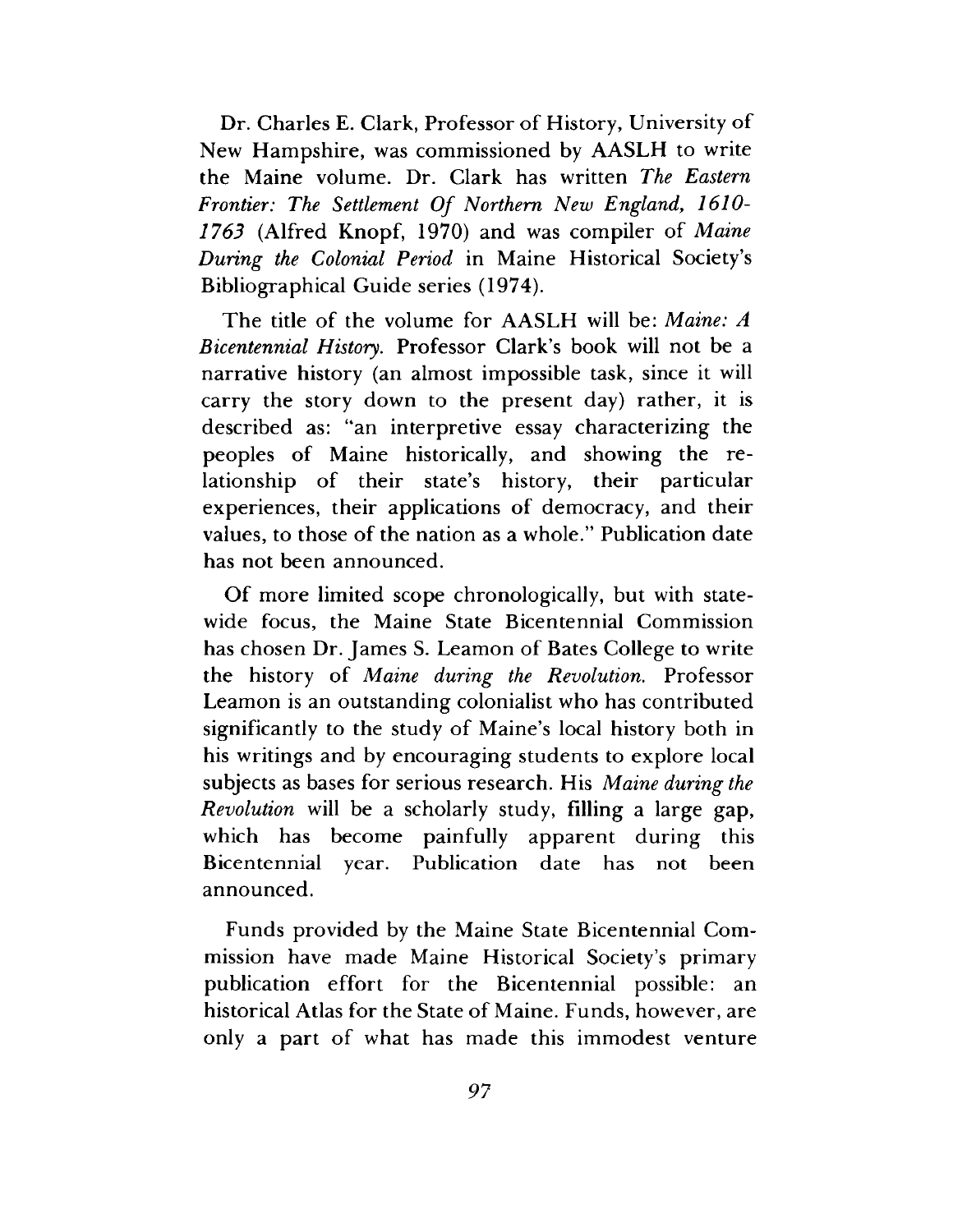possible. Under the Chairmanship of Dr. John W. Hakola (Professor of History at the University of Maine, Orono) an Executive Committee was put together representing talent from all over the state. Starting in 1974, this Committee worked and argued through long sessions, hammering out what was to be a pioneering venture. Many on the Executive Committee took part in the research necessary for each map, and at this point, the committee was enlarged by other experts in the state. An exceptionally fine cartographer, Richard D. Kelly, Jr. of Augusta was found for the historical section of the atlas; and Dr. Eldred Rolfe, Chairman of the Geography Department at University of Maine, Farmington, created and supervised the entire section "Maine in 1976" using students at Farmington. Gerald Morris, director of MHS is editor of the project. The final result of this effort will be available for all to see and judge on November 1, 1976, the publication date.

Yet another publication funded by the Maine State Bicentennial Commission is *Adventures in Maine History,* an ambitious project of the Maine League of Historical Societies and Museums. This publication is off the press in ample time for the summer visitors season. (Ordering information will be found in the advertising section of this *Quarterly)* The title on the cover*Adventures in Maine History* is a little misleading, but it does not take long to discover that the book provides up-to-date information regarding historical societies, museums, historic houses to be seen in the State of Maine. Perfect for the Bicentennial year. And now that it is a published fact, we hope that the Maine League will be able to up-date it from time to time in the future.

In the next issue of the *Quarterly* a special "readers" bibliography will be published on "Maine during the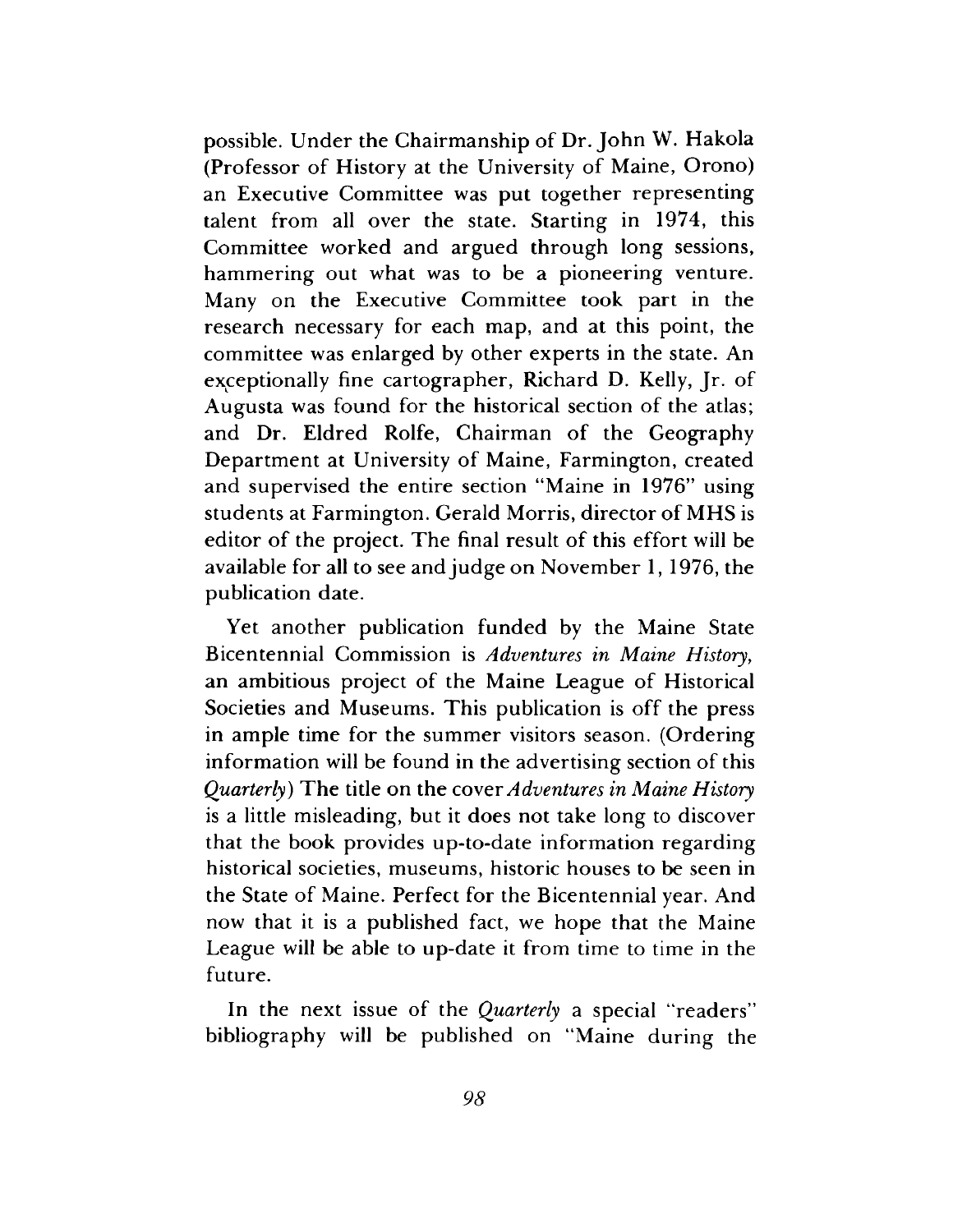Revolution." This bibliography is designed especially for the use of interested readers (as opposed to the researcher) and is being compiled and annotated by Edwin A. Churchill of the Maine State Museum and James S. Leamon.

## *THE SOCIETY*

Beginning with this issue of the *Quarterly* a new policy is being inaugurated for book reviews and announcements of new books on Maine history. Each issue of the *Quarterly* will henceforth feature one book review, or one collective review of several books on a similar subject. Dr. Joel W. Eastman, Associate Professor of History at the University of Maine, Portland-Gorham, has kindly accepted the invitation of the Publications Committee to serve as Book Review Editor. In order to at least acquaint readers of the *Quarterly* with the current production of Maine books, current titles will be listed along with the regular listing of periodical and newspaper articles. The title for that section of the *Quarterly* will be changed to, simply, "Writings in Maine History." We hope in this way to be more comprehensive than we have in the past in our view of Maine historical literature.

The Publications Committee and the editor of the *Quarterly* would like to alert contributors and potential contributors of the great need for good articles on prominent Maine personalities. Brief biographies focusing on Maine's men and women in all walks of life are always of interest and, if well researched, are of enduring worth. There is no quicker way for the reader to gain insight into a period in history than to view it from the perspective of a single historic individual. A host of prominent Maine men and women from the seventeenth through the nineteenth centuries have yet to find symphathetic, talented biog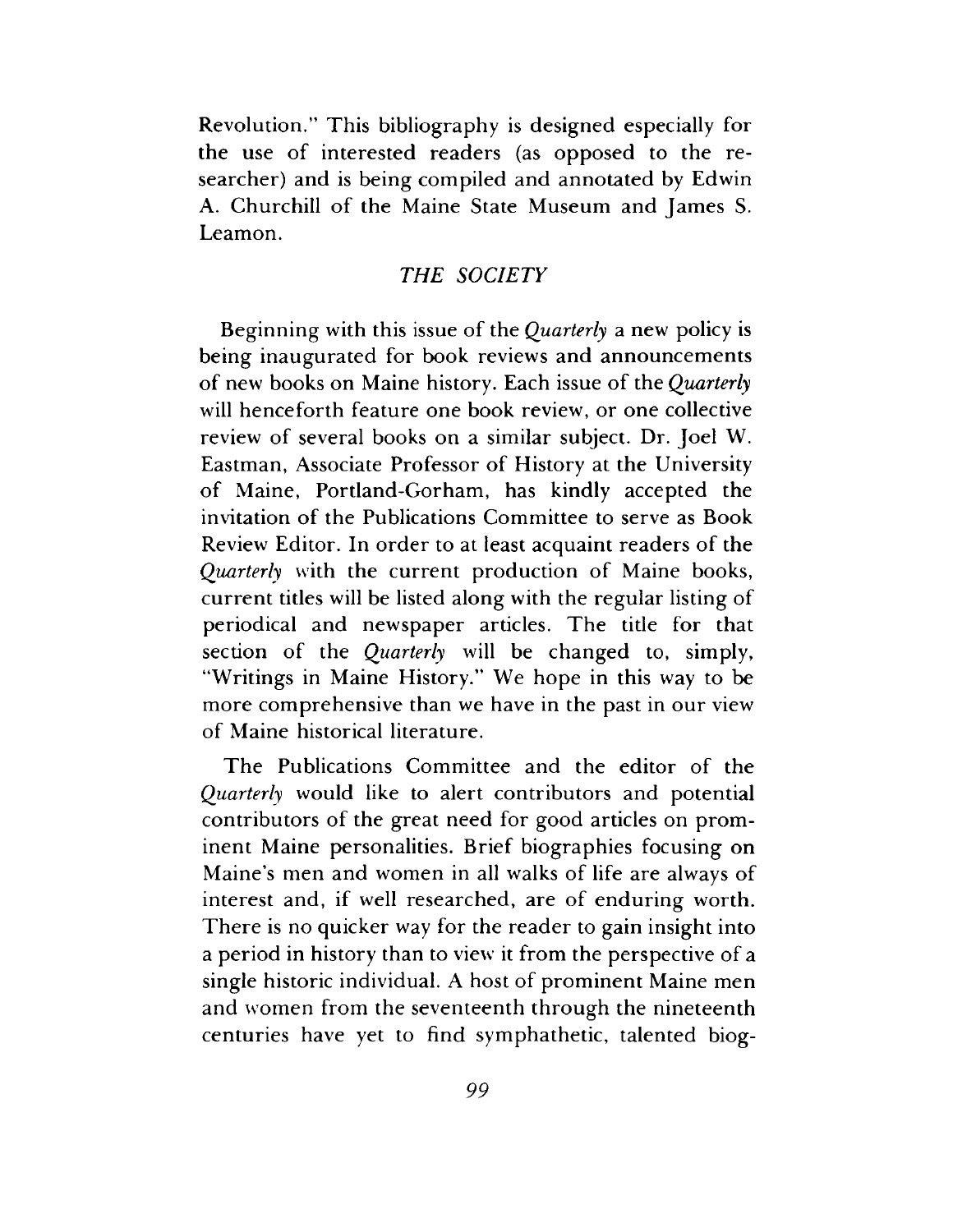raphers. We urge writers and students to explore the obvious opportunities in this aspect of historical research.

The *Wadsworth-Longfellow House* will open its seventy-sixth season this summer with a beautifully refurbished entrance hallway. A fine reproduction of the original wallpaper is being manufactured in Boston. This will be complimented by a new carpet for the stairway and lower hall. Mrs. Julieanne B. Irving (on the Maine Historical Society staff) has been appointed to assist Mrs. William J. Murphy (House Committee Chairman) in the management of the House. Mrs. Irving will supervise day-to-day operations and be responsible for the effectiveness of the staff. The Wadsworth-Longfellow House will open its doors to the public on June 1, 1976.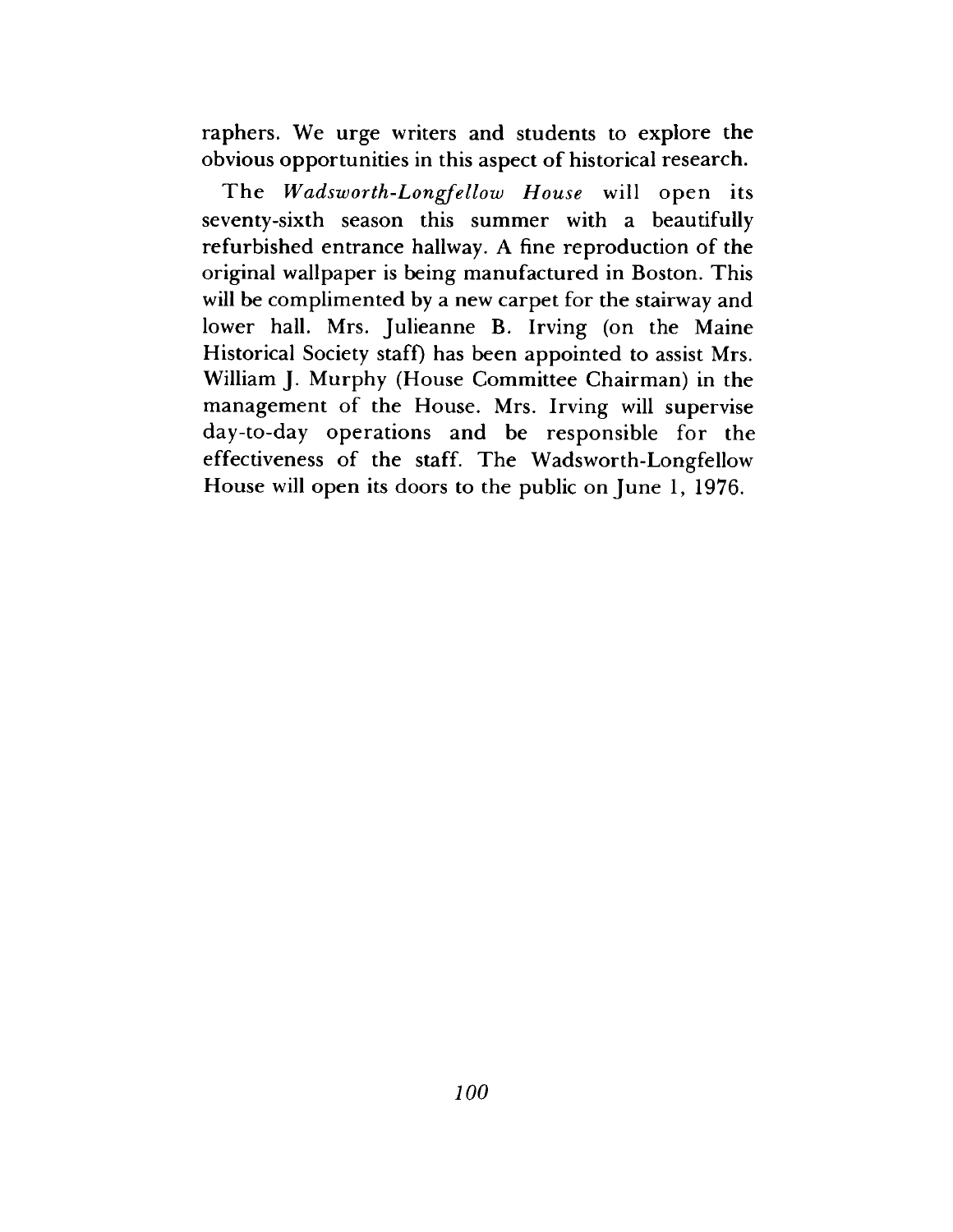*THE MAINE HISTORICAL SOCIETY TAKES PLEASURE IN ANNOUNCING ITS SEVENTH ANNUAL PRIZE ESSAY CONTEST IN MAINE HISTORY*

- *Purpose* To encourage the study of Maine History and to promote the publication of essays based on serious research efforts in the held.
- *Criteria* Originality, accuracy, and scholarship that shows an obvious use of source materials.
- *Eligibility* Open to members and non-members of the Society. Ineligible are members of the Staff and Standing Committee of the Society.
- *Manuscripts* No more than 5000 words in length (Enter exact word count on page one) typewritten, double-spaced. Not previously published. Please submit manuscripts to: Director, Maine Historical Society, 485 Congress Street, Portland, Maine, 04111.

*DEADLINE:* May 15, 1976

*Award* One hundred dollars and publication in the Quarterly. Winner will be announced at the Annual Meeting of the Society on June 12, 1976.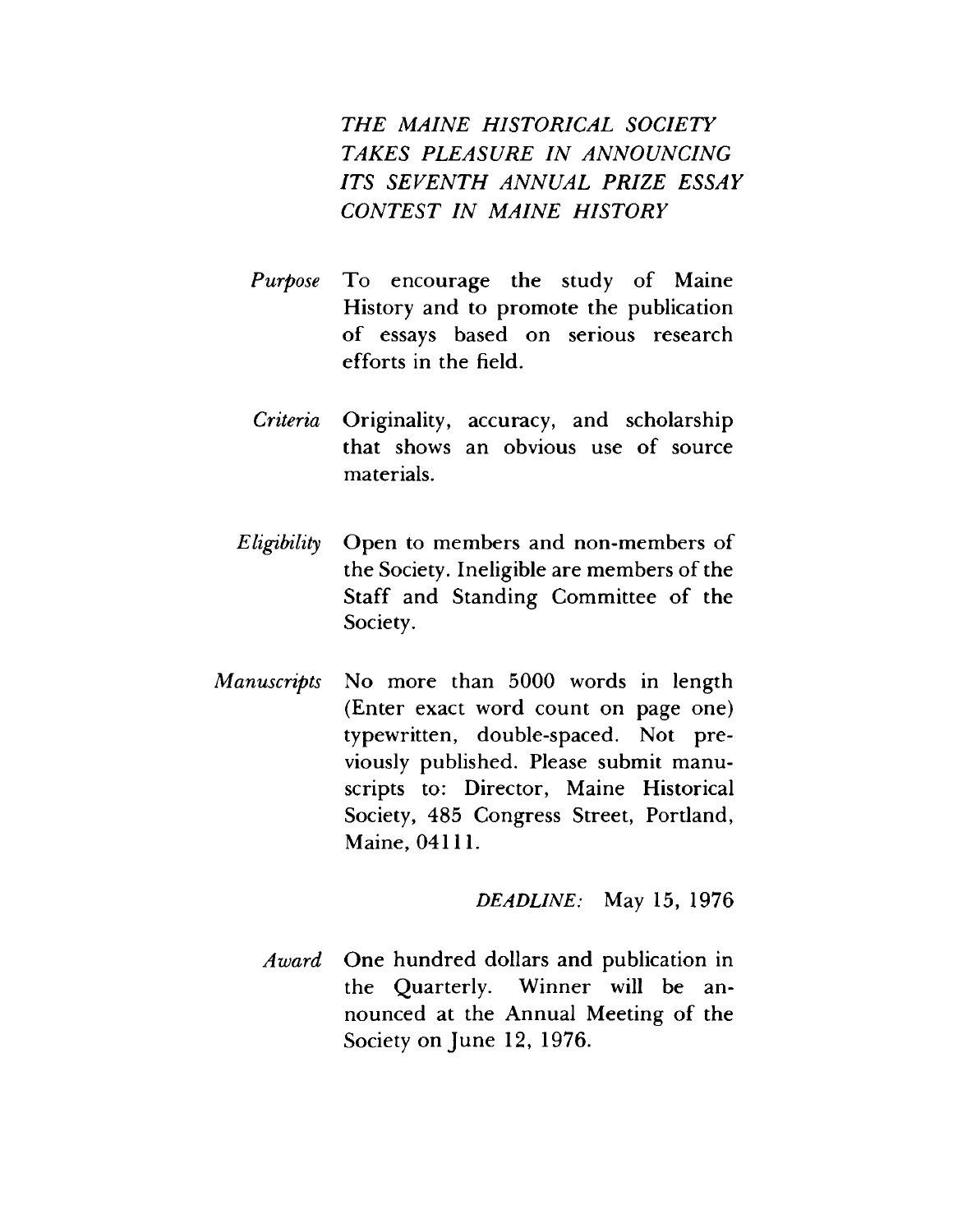#### *NEW MEMBERS*

*FROM MAINE Ashville:* Mrs. Gavin H. Watson *Bangor:* Ms. Rita M. Breton *Berwick:* Mr. Timothy J. Houle *Biddeford:* Mr. Ronald B. Parker *Brunswick:* Mr. Samuel E. Kamerling, Mr. Stewart E. Pattison *Canton:* Ms. Margaret B. Andrews *Cape Elizabeth:* Mr. Charles C. Coleman, Sr., Mrs. Martha A. Keller, Mrs. Mary Alice Pillsbury *Falmouth:* Mrs. Theodore S. Johnson, Miss Holly Stimson *Farmington:* Mr. Lewis A. Fogg *Gorham:* Mrs. Gladys L. Jameson *Lewiston:* Mr. Whittaker Burbank *New Gloucester:* Mr. Frederick C. Acker *Norway:* Mr. Stephen A. Brackett *Orono:* Mr. Eric S. Flower *Portland:* Miss Linda S. Bailey, Mr. John Bannon, Ms. Eunice C. Chandler, Mrs. Isabel T. Coburn, Mrs. Eleanore DiDonato, Mrs. Margaret O. Erving, Mr. Larry S. Glatz, Mrs. Jeannette L. Hanson, Rev. Richard S. Hasty, Mr. Chester L. Jordan, Mr. Steven H. Krohn, Miss Nancy Leo, Mr. George J. Mitchell, Dr. Harold L. Osher, Mrs. Dorothy Small, Mrs. Mildred Squiers, Mr. Donald M. Varney *Pownal:* Mrs. Sherilyn Dietrich Saco: Mrs. Thomas L. Heseltine *Scarborough:* Miss Cynthia M. Furlong *South Freeport:* Miss Ellyn C. Ballou, Mr. John W. L. White *South Portland:* Ms. Mary N. Greene, Mr. David E. Smith *Waldoboro:* Mr. Thomas H. Moody *Waterville:* Mr. Frederick C. Lawler *West Scarborough:* Mrs. Malah A. Davis.

*Other States CALIFORNIA Claremont:* Mrs. Sibyl G. Beaumont *CONNECTICUT Monroe:* Mr. Robert Albrecht *ILLINOIS Chicago:* Miss Emily K. Gould *KANSAS Arkansas City:* Mrs. Frances F. Guyot *MASSACHUSETTS Monument Beach:* Mrs. Barbara R. Mackesy *Springfield:* Mr. William J. Russell *MICHIGAN Bath:* Mrs. Mary E. Jackson *Dearborn:* Miss Jane McCormick *NEW HAMPSHIRE New Boston:* Mrs. Rhoda S. Clark *NEWJERSEY Fairlawn:* Mrs. Helen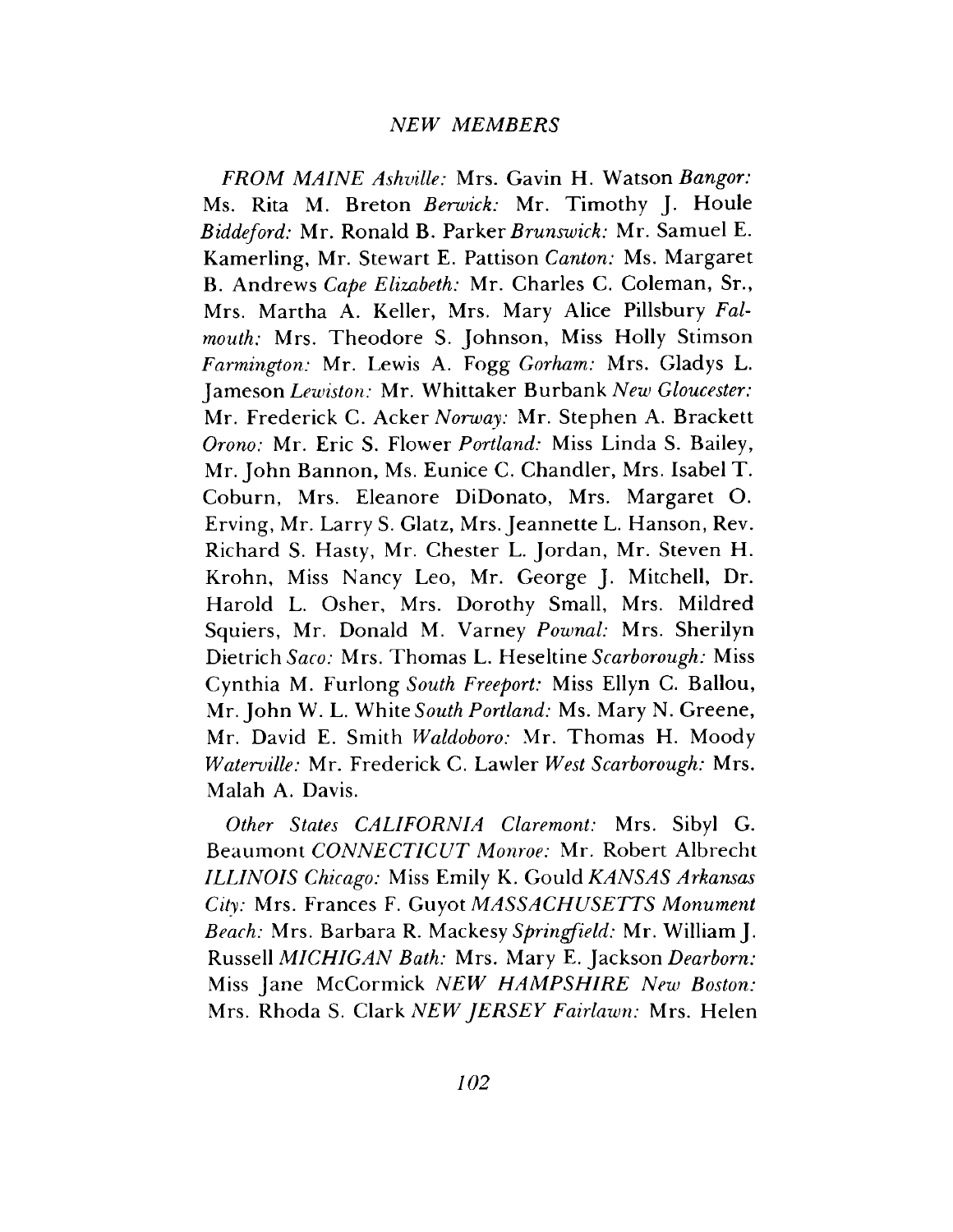M. Del Campo *VIRGINIA Arlington:* Mr. Columbus E. Lord *Petersburg:* Dr. John L. Blair.

### *LIFE MEMBERS*

Mrs. Madeline F. Cooper *Sturgis, Michigan* Miss Hilda M. Fife *Eliot, Maine*

## *COMMUNITY CONTRIBUTIONS*

Town of Cape Elizabeth Town of Falmouth Town of Gorham City of Portland City of South Portland City of Westbrook Town of Windham Town of Yarmouth

## *NEW CORPORATE MEMBERS*

Casco Bank & Trust Company *Portland, Maine*

> The Courier-Gazette *Rockland, Maine*

Drummond, Wescott & Woodsum *Portland, Maine*

Maine Radio & Television Company *Portland, Maine*

The C. H. Robinson Paper Company *Portland, Maine*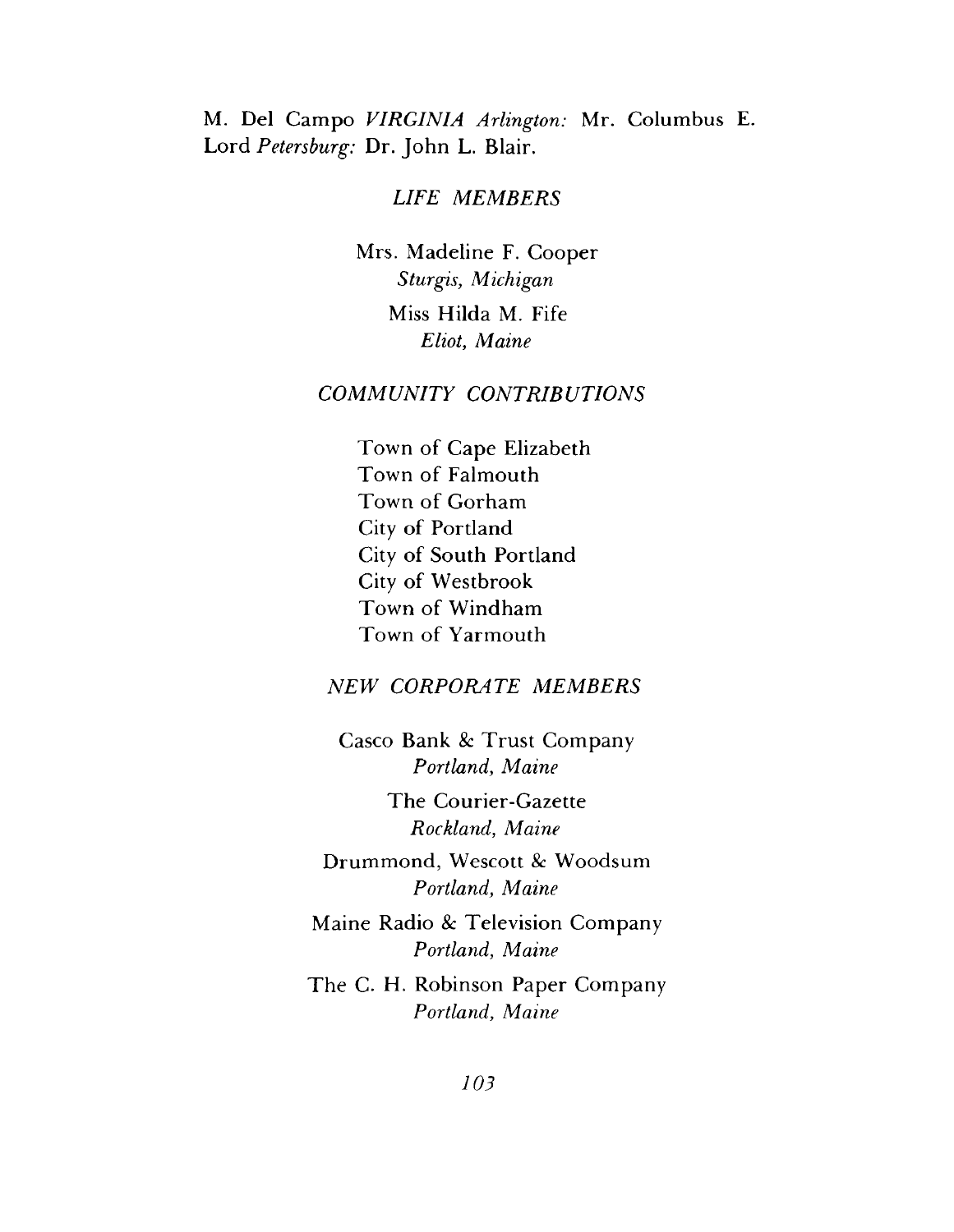#### *CONTRIBUTORS TO THE 1976 ANNUAL APPEAL*

Mr. Robert G. Albion, Cambridge, Massachusetts Mr. Charles W. Allen, Portland Mrs. Charles H. Bailey, Cape Elizabeth Mr. Donald E. Belgrave, Portland Mrs. Stanley T. Bennett, Portland Mrs. Jayne E. Bickford, Lisbon Falls Mr. Walter A. Birt, East Millinockett Mr. Harold J. Boyle, Portland Miss Frances Burnett, Manchester, Massachusetts Mrs. Helen Camp, Round Pond Mr. Robert T. Carr, Springfield, Illinois Mrs. Warren F. Cobb, Gray Miss Edna E. Coffin, Portland Mrs. R. C. Constantine, Rumford Mr. F. Erwin Cousins, Tucson, Arizona Mr. Herbert A. Crommett, Portland Mrs. Lawrence Dana, Portland Mrs. Clinton W. Davis, Cape Elizabeth Mr. Joseph G. Deering, Saco Mr. Dwight B. Demeritt, Jr., Brooklyn, New York Mr. Fred R. Dingley, Lee Mr. Richard F. Dole, South Portland Miss Marie A. Donahue, South Berwick Mr. Richard G. Durnin, New Brunswick, New Jersey Mrs. Wanda S. Eakin, Larned, Kansas Mr. Horton W. Emerson, Jr., Gorham Mrs. Katherine K. Fassett, Gardiner Mr. & Mrs. Arthur T. Forrestall, Portland Mrs. Percy E. Frost, South Portland Mr. Richard D. Frost, Portland Mrs. Harold H. Garsoe, Falmouth Mr. Roger B. Gorham, Cape Elizabeth Mr. Richard K. Gould, Hyannis, Massachusetts Mr. Roger L. Grindle, Fort Kent Mrs. Frederick M. Haggett, Phippsburg Mr. John W. Hakola, Orono Mr. Neil W. Halkyard, Spartanburg, South Carolina Miss Edith L. Hary, Hallowell Mr. Benton L. Hatch, Amherst, Massachusetts Mr. Donald P. Higgins, Bangor Mr. Arthur R. Hinkley, St. Petersburg, Florida Mrs. S. Allan Howes, Cape Elizabeth Mr. Mansfield L. Hunt, Christmas Cove Mrs. Peter Jenness, Cape Elizabeth Mr. Dean F. Jewett, Saco Mr. Edward S. Jordan, Wilmington, Delaware